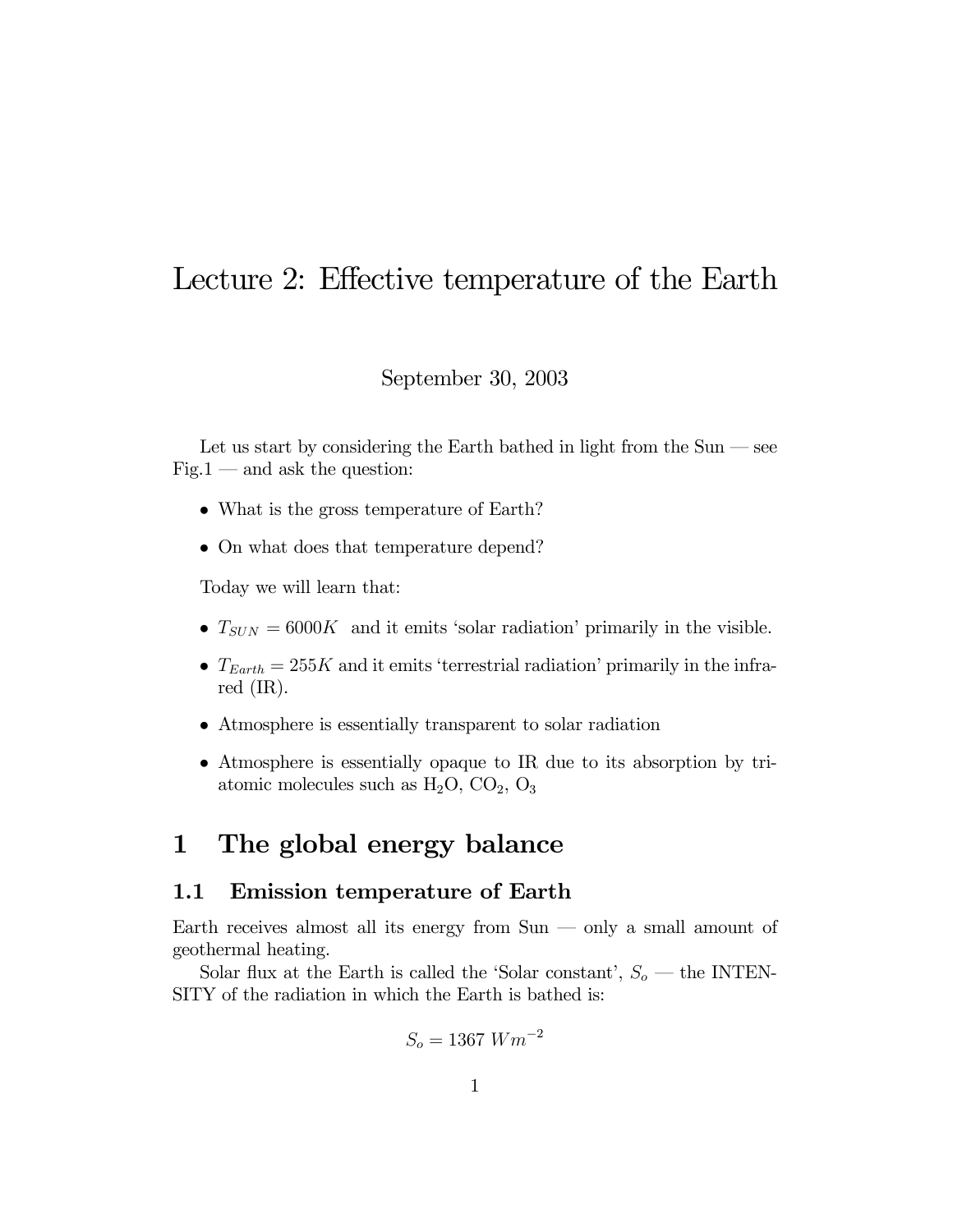

Figure 1:

 $S<sub>o</sub>$  depends on distance of the planet from the Sun. Not really constant because of variations in Earths orbit (e.g Milancovich cycles)

The way in which radiation interacts with the atmosphere also depends on WAVELENGTH as well as the intensity. Relation between flux and wavelength is known as the spectrum.

The spectrum of solar radiation is shown in Fig.2. It peaks in the visible at a wavelength of  $\lambda = 0.6 \,\mu\text{m}$  and decreases as  $\lambda$  increases and decreases. Note the colors of the rainbow — V, I, B, G, Y, O, R.

$$
1 \text{ micron} = \mu \text{m} = 10^{-6}m
$$

95% of all the energy lies between 0.25 and 2.5  $\mu$ m – in the visible.

Why does spectrum have this pattern?

Such behavior is characteristic of the radiation emitted by incandescent material, as can be observed, for example, in a coal fire:

- The hottest parts of the fire are almost white and emit the most intense radiation with a wavelength that is shorter than that coming from the warm parts of the fire that glow red.
- The coldest parts of the fire do not seem to be radiating at all, but are, in fact, radiating in the infrared.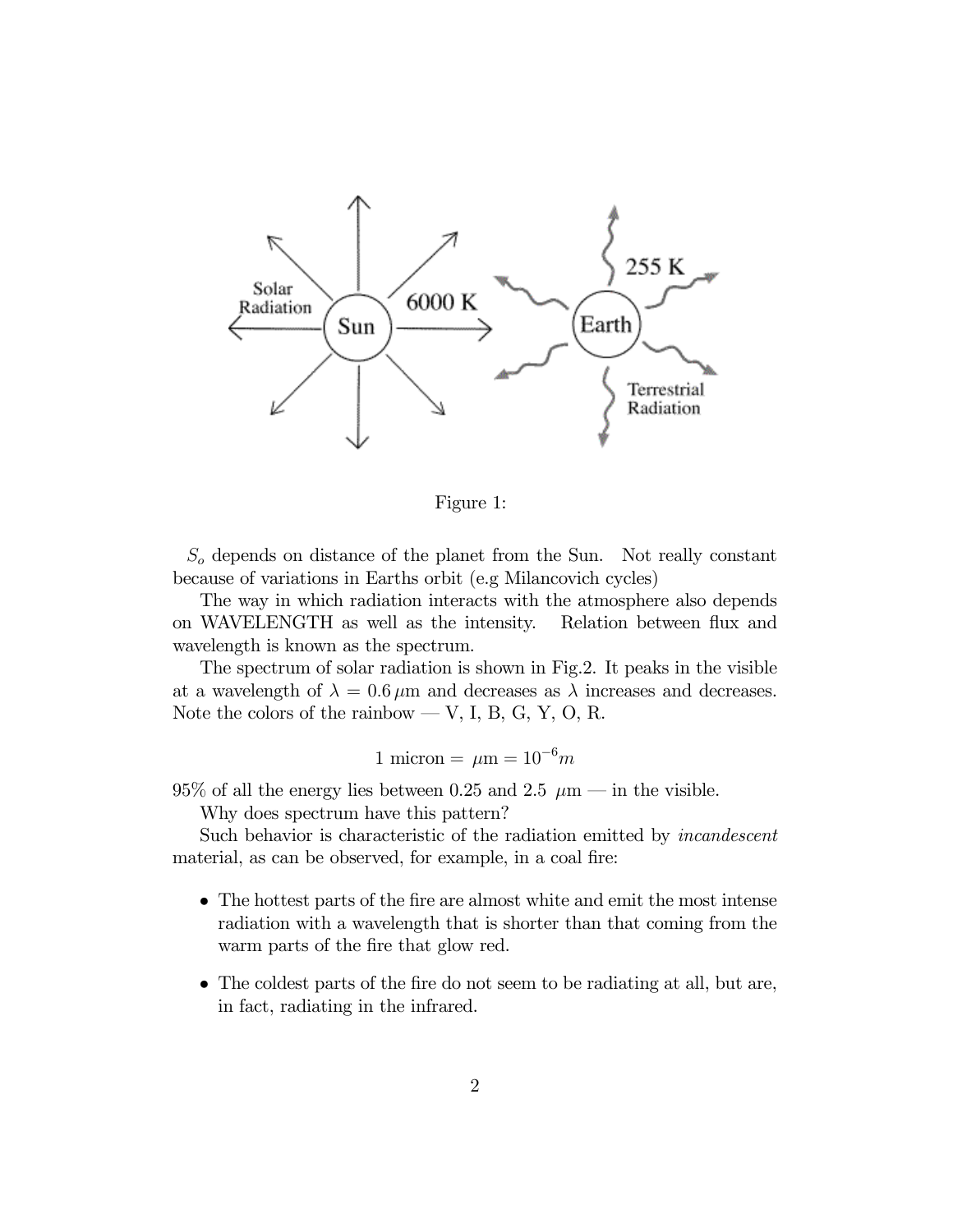

Figure 2: The energy emitted from the sun plotted against wavelength based on a black body curve with  $T = T_{Sun}$ . Most of the energy is in the visible and 95% of the total energy lies between 0.25 and 2.5  $\mu$ m (10<sup>-6</sup>m).

Experiment and theory show that the wavelength at which the intensity of radiation is a maximum, and the flux of emitted radiation depend only on the temperature of the source. The theoretical spectrum was worked out by Planck, and is known as the 'Planck' or 'blackbody'<sup>1</sup> spectrum.

It is plotted as a function of temperature in Fig.3.

If the observed radiation spectrum of the Sun is fitted to the black body curve, we deduce that the blackbody temperature of the sun is:

$$
T_{SUN} = 6000K
$$

Consider Fig.4.

Solar flux intercepted by Earth =  $S_o \pi a^2$ 

Not all radiation is absorbed  $-$  a significant fraction is reflected.

$$
\alpha = \frac{\text{reflected radiation}}{\text{incident radiation}}
$$

<sup>&</sup>lt;sup>1</sup>A black body is a theoretical construct that absorbs 100% of the radiation that hits it. Therefore it reflects no radiation and appears perfectly black. It is also a perfect emitter of radiation.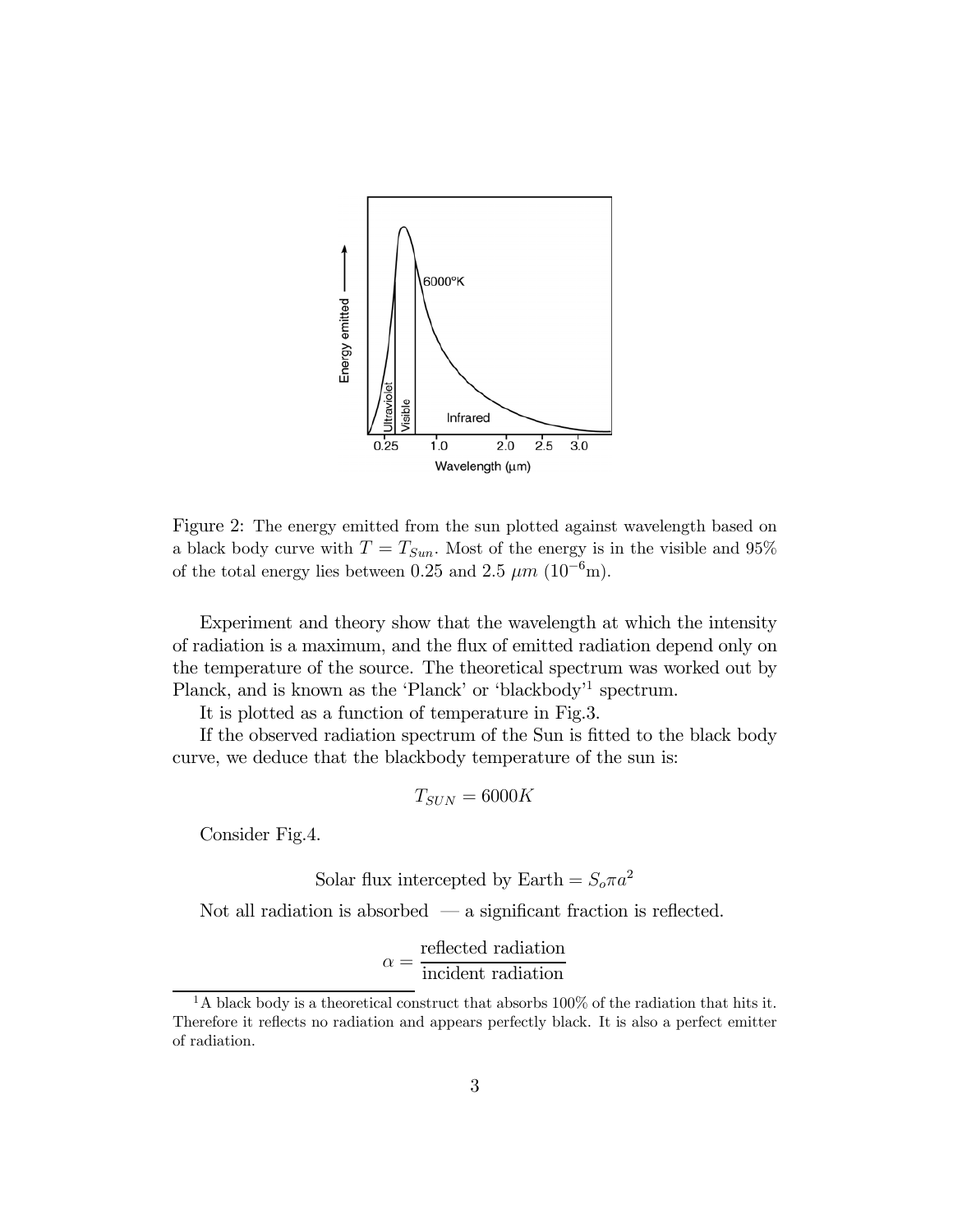

Figure 3: The energy emitted at different wavelengths for black bodies at several temperatures.

 $\alpha$  is the albedo and depends on the nature of the reflecting surface  $-$  see Table ??.

 $\alpha$  large for snow, ice, cloud, desert;  $\alpha$  low for ocean. Earth as a whole has an albedo  $\alpha_p = 0.3$ .

Absorbed radiation =  $(1 - \alpha_p)S_o \pi a^2$ 

What about emitted radiation?

If Earth radiates according to the Planck law then:

emitted radiation per unit area  $= \sigma T_e^4$ 

where  $\sigma =$  Stefan-Boltzman constant  $(\sigma = 5.67 \times 10^{-8} \text{W} \text{m}^{-2} \text{K}^{-4})$  and  $T_e$  is the emission (also called 'effective') temperature of the Earth.

Emitted radiation =  $\sigma T_e^4 \times 4\pi a^2$ 

because the Earth is rapidly rotating.

Equating emitted to absorbed we find that:

$$
T_e = \left[\frac{S_o(1 - \alpha_p)}{4\sigma}\right]^{1/4} \tag{1}
$$

Note 'a', the radius of the Earth, does not appear.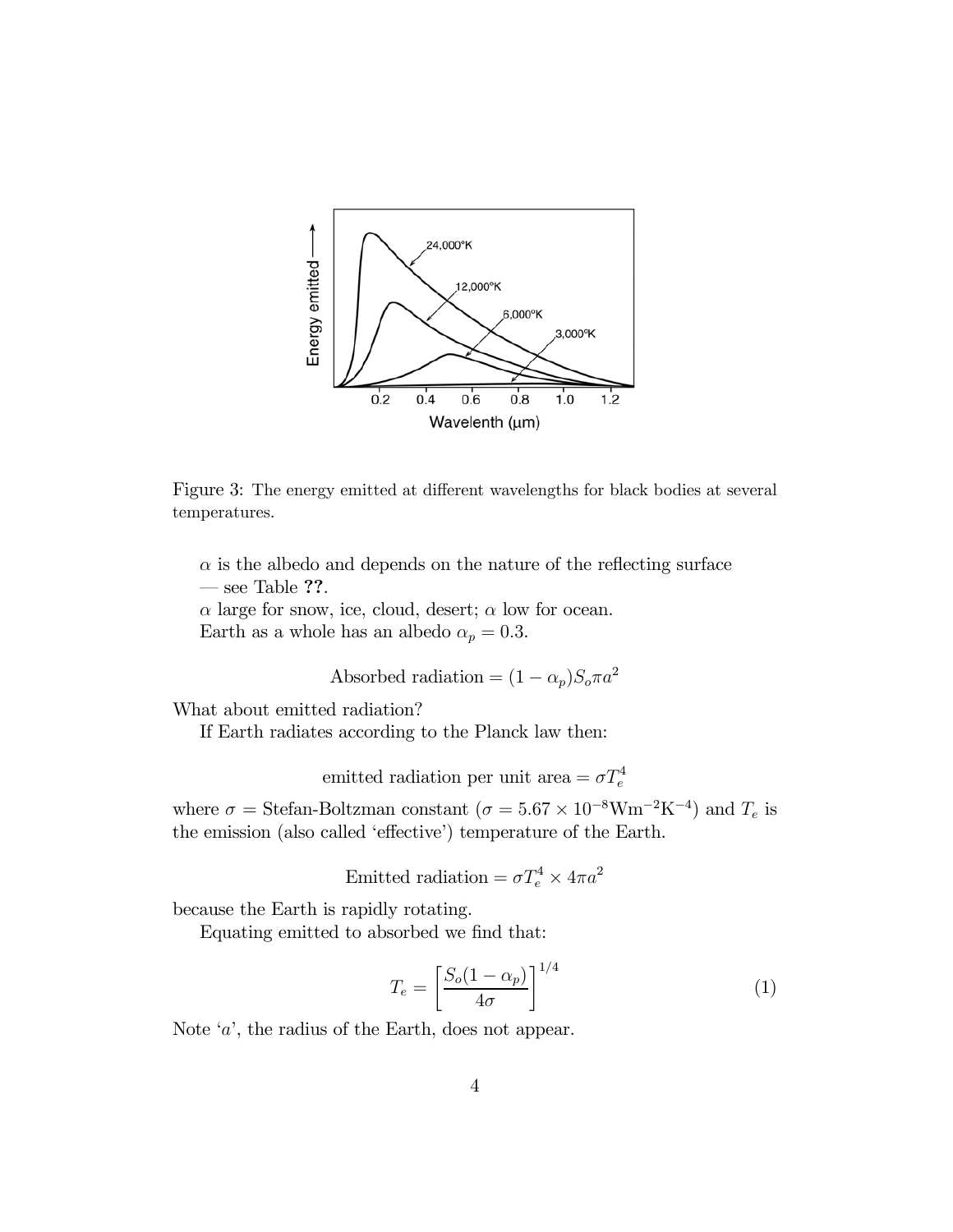

Figure 4: The spinning Earth is imagined to intercept solar flux over a disk and radiate terrestrial energy away isotropically from the sphere. Modified from Hartmann, 1994.

 $T_e$  depends only on  $\alpha_p$  and  $S_o$ . Putting in numbers for the Earth we find that:

$$
T_e=255K
$$

See Table 2.

Note  $T_m$ (measured) ≈  $T_e$  except for Jupiter, where  $\sim 1/2$  energy input comes from gravitational collapse.

Note also that  $T_s$  (temperature at the surface)  $\neq T_e$ .

## 1.2 Atmospheric absorption spectrum

Property of Planck radiation curve is

$$
\lambda_m T = \text{constant}
$$

where  $\lambda_m$  is the wavelength at which the Planck curve peaks – see Fig.3.

Given that  $\lambda_{m_{SUN}} = 0.6 \,\mu\text{m}$ ,  $T_{SUN} = 6000K$  and  $T_{Earth} = 255K$ , then  $\lambda_m$  for the Earth is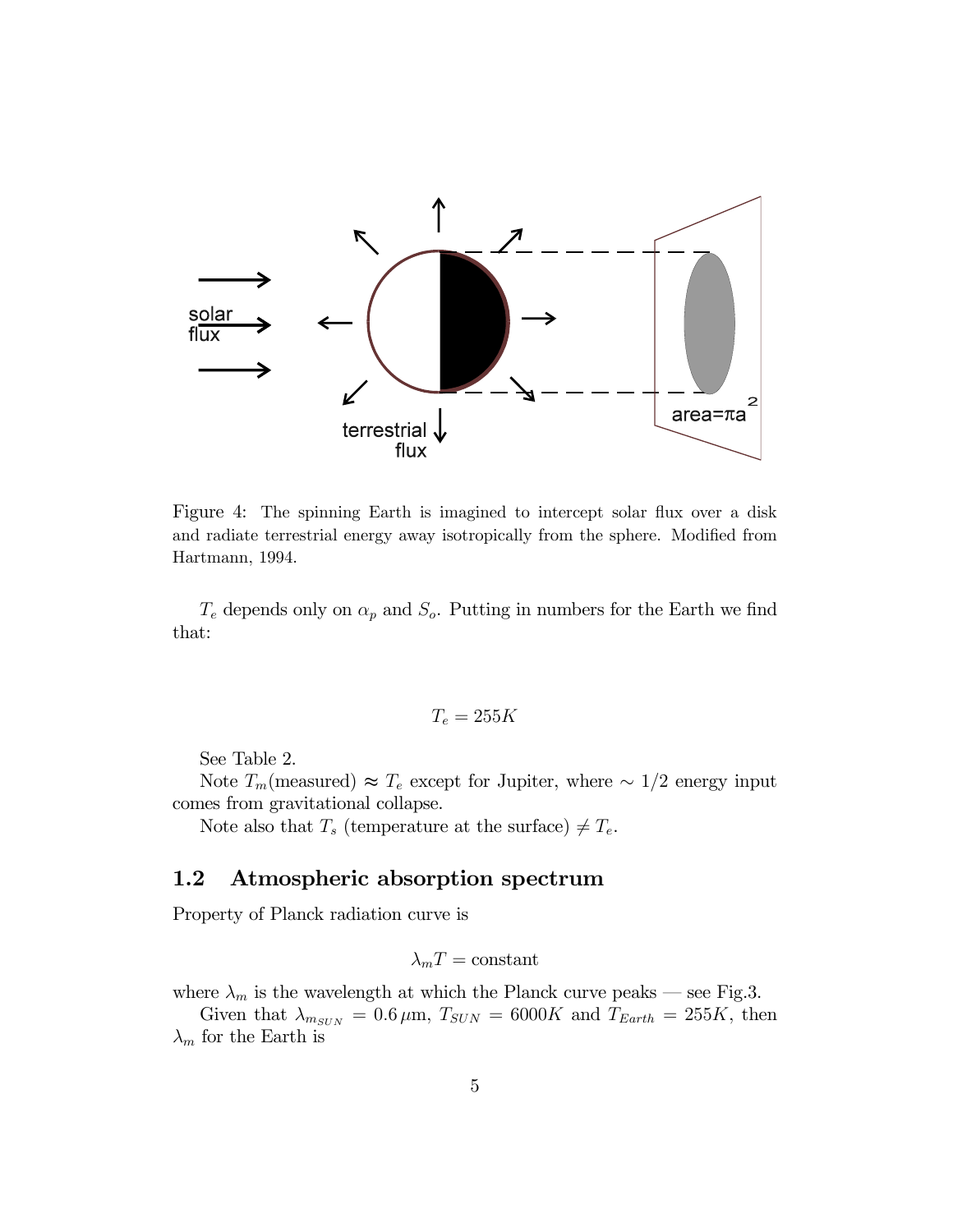| Type of surface             | Albedo        |
|-----------------------------|---------------|
|                             |               |
| Ocean                       | $2 - 10$      |
| Forest                      | $6 - 18$      |
| Cities                      | $14 - 18$     |
| Grass                       | $7 - 25$      |
| Soil                        | $10 - 20$     |
| Grassland                   | $16 - 20$     |
| Desert (sand)               | $35 - 45$     |
| <b>T</b> ce                 | $20 - 70$     |
| Cloud (thin, thick stratus) | $30, 60 - 70$ |
| Snow (old)                  | $40 - 60$     |
| Snow (fresh)                | $75 - 95$     |

Table 1: Albedos for different surfaces. Note that the albedo of clouds is highly variable and depend on the type and form.

|         | r       |           | $\alpha_p$ | $T_e\,$ | $1\,m$ | $T_s$           |            |
|---------|---------|-----------|------------|---------|--------|-----------------|------------|
|         | $10^9m$ | $Wm^{-2}$ |            |         |        |                 | Earth days |
| Venus   | 108     | 2632      | 0.77       | 227     | 230    | 760             | 243        |
| Earth   | 150     | 1367      | 0.30       | 255     | 250    | 288             | 1.00       |
| Mars    | 228     | 589       | 0.24       | 211     | 220    | 230             | 1.03       |
| Jupiter | 780     | 51        | 0.51       | $103\,$ | 130    | $134^{cl\_top}$ | 0.41       |

Table 2: Properties of some of the planets.  $S_0$  is the solar constant at a distance  $r$ from the Sun,  $\alpha_p$  is the planetary albedo,  $T_e$  is the emission temperature computed from Eq.(1),  $T_m$  is the measured emission temperature and  $T_s$  the global mean surface temperature. The rotation period,  $\tau$ , is also given in Earth days.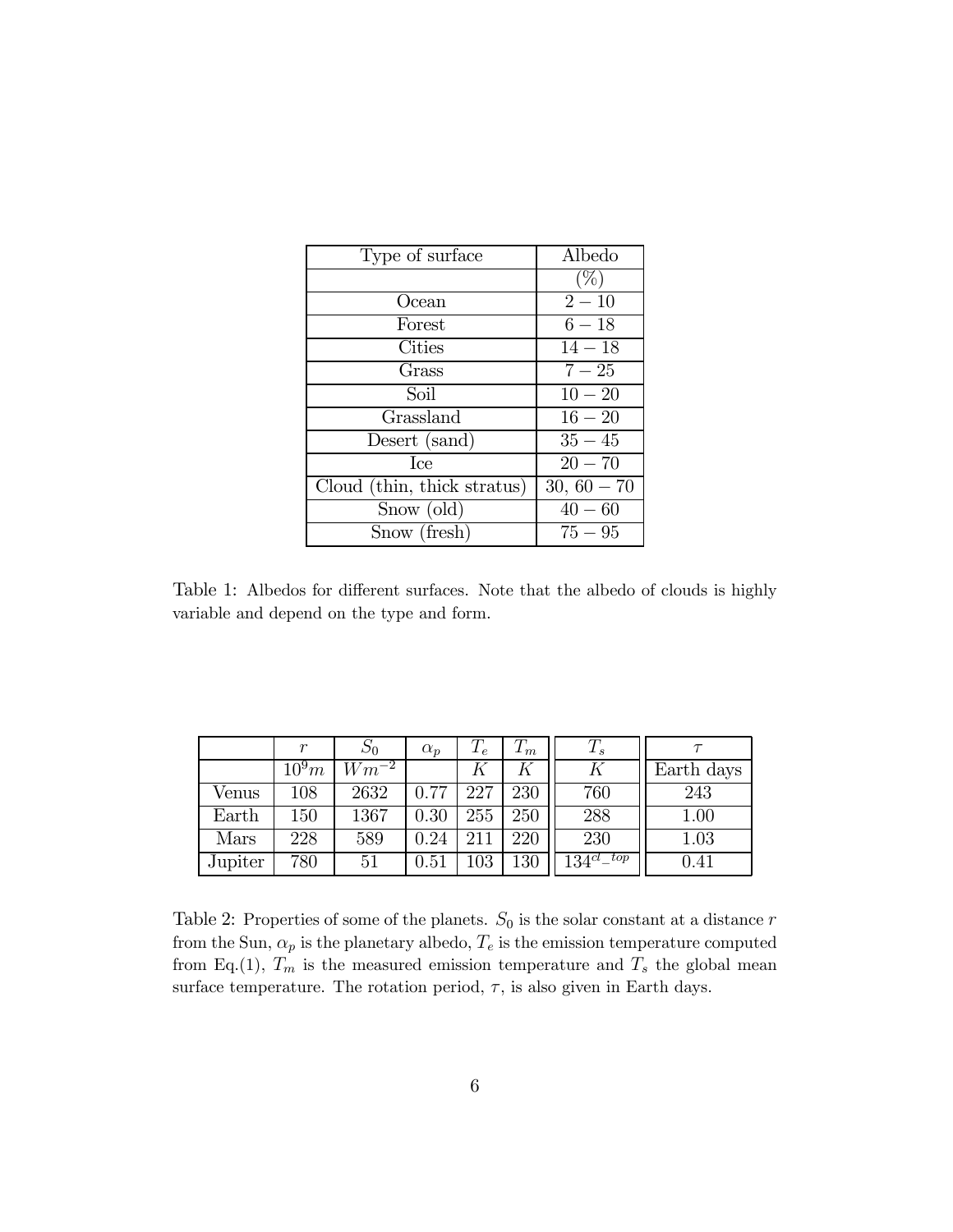$$
\lambda_{m_{Earth}} = \frac{6000}{255} \times 0.6 \,\mu\text{m} = 14 \,\mu\text{m}
$$

which is in the far IR.

Thus Earth radiates back out to space in the far IR.

From Fig.5 we see that the black body spectra of the Sun and the Earth hardly overlap — this greatly simplifies our thinking about radiative transfer.

It turns out the atmosphere is largely transparent in the visible, but very opaque in the IR.